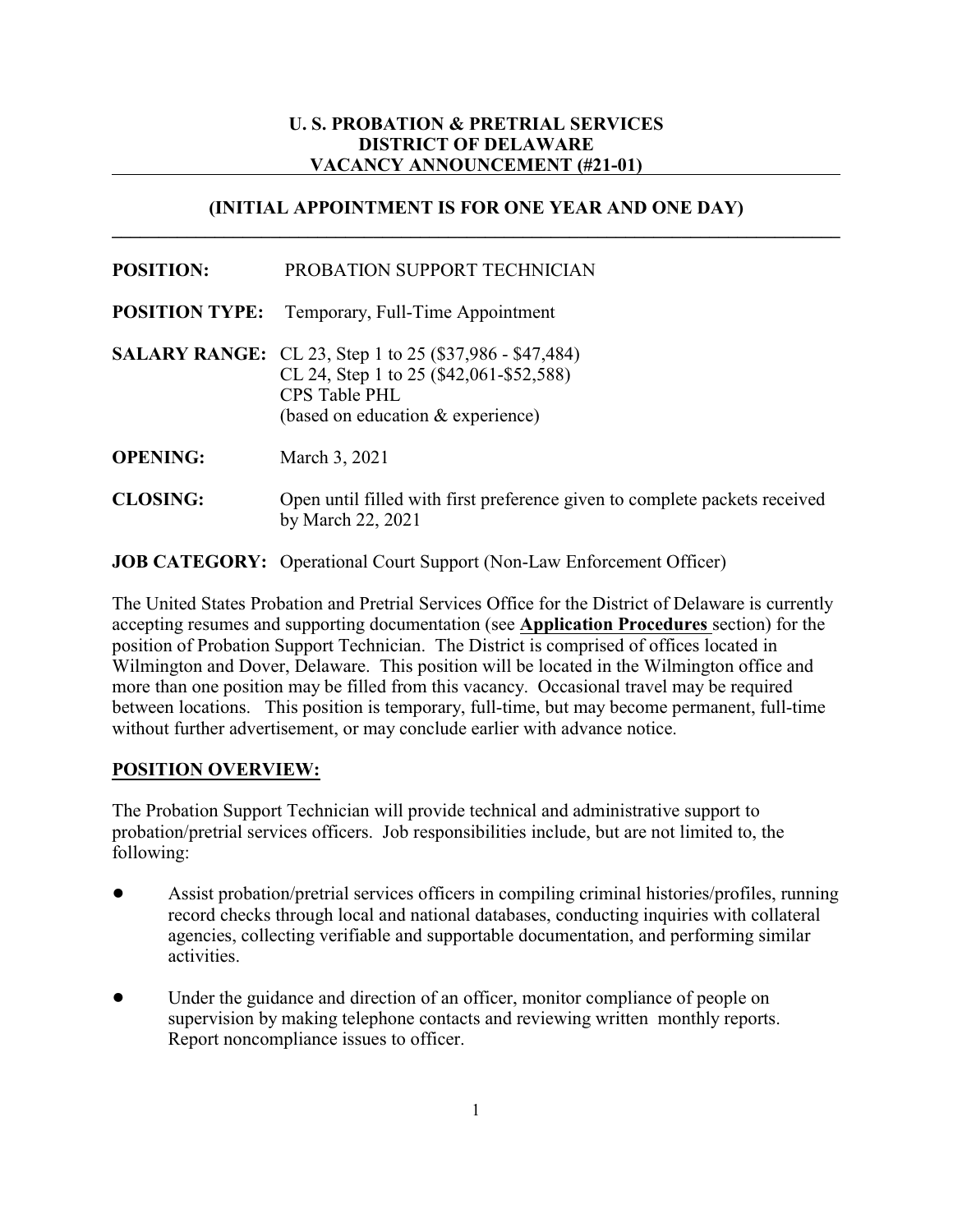- ! Prepare and process forms and documents, ensuring consistency and accuracy among court-supplied documents, officer reports and related paperwork. Format, type and edit reports which are reviewed by an officer.
- ! Prepare and update case files and reports for investigation and supervision, at the direction of an officer and in accordance with established policies and practices.
- ! Assist in the completion of ongoing projects for investigation and supervision, at the direction of an officer and in accordance with established policies and practices.
- Other duties as assigned.

# **QUALIFICATION REQUIREMENTS:**

Operational court support positions require experience in applying recurring procedures and using specialized terminology that demonstrate the ability to apply a body of rules, regulations, directives or laws. Although on-the-job training time may vary, the experience needed to progress to the full-performance level in these positions is best obtained in a court or related legal field.

In addition to meeting the above requirements, applicants must have:

- A high school diploma or equivalent.
- ! Two years of general experience, defined as progressively responsible clerical, office or other work that indicates the possession of, or the ability to acquire, the particular knowledge and skills needed to perform the duties of the position.

Education above the high school level may be substituted for required general experience on the basis of one academic year (30 semester or 45 quarter hours) equals one year of general experience.

A Bachelor's degree from an accredited college or university is preferred.

Applicants must demonstrate excellent writing and verbal communication skills, excellent organizational skills and have the ability to deal with multiple demands in a fast-paced environment. Applicants must have the ability to work with a wide variety of people with diverse backgrounds and must maintain a professional demeanor and presence.

Proficiency working with Windows and Microsoft Word is preferred. Specialized experience is described as a progressively responsible experience, gained after

completion of a Bachelor's degree, which provides evidence of the capacity to understand and apply the human behavior management skills involved in the position. Experience as a police, custodial or security officer does not qualify as specialized experience.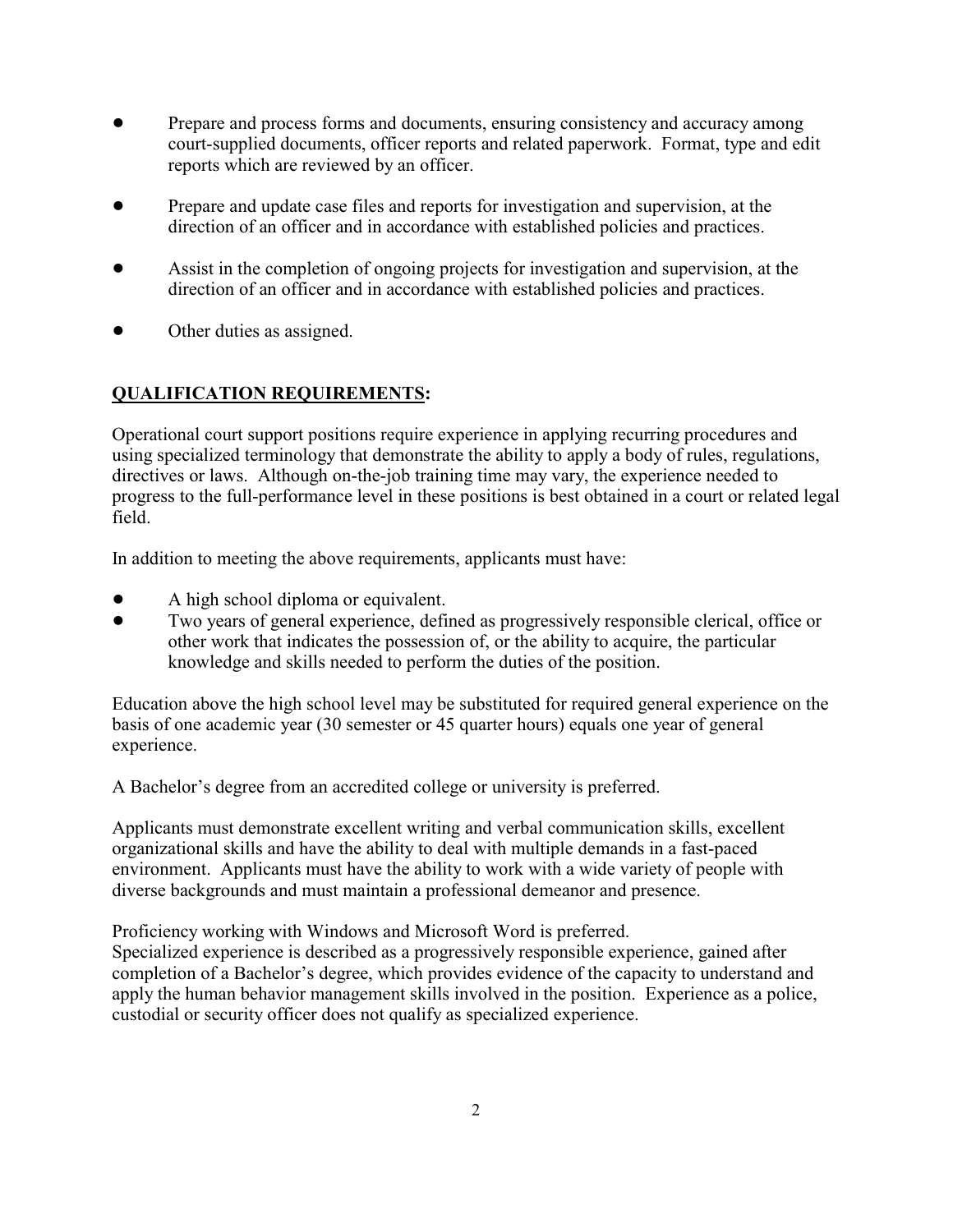# **CONDITIONS OF EMPLOYMENT:**

Applicants must be a United States Citizen or eligible to work in the United States. The United States Probation and Pretrial Services Office requires employees to adhere to the Code of Conduct for Judicial Employees.

Federal Judiciary employees serve under excepted appointments and are considered "at will" and can be terminated with or without cause.

Applicants selected for the position will be subject to a background check, which includes criminal history, fingerprint and credit and must be approved by the Chief United States Probation Officer.

All information provided by applicants is subject to verification. Applicants are advised that false statements or omissions of information on any application materials may be grounds for non-selection, withdrawal of an offer of employment or dismissal after being employed.

This position is subject to mandatory Electronic Fund Transfer (direct deposit) for salary payments.

#### **BENEFITS:**

Full-time employees are eligible for a full range of benefits to include: paid annual (vacation) and sick leave; periodic salary increases; ten paid holidays each calendar year; health and life insurance; long term care insurance; dental and vision insurance; Flexible Benefits Program (medical and dependent care reimbursement); commuter benefit program; retirement benefits; Thrift Savings Plan (TSP) participation with employer matching contributions; and employee assistance program.

# **APPLICATION PROCEDURES:**

Qualified applicants mst submit a cover letter, detailed resume, three professional references, copies of high school and/or college transcripts, supplemental statement and an **Application for Judicial Branch Federal Employment** (Form AO78).

AO78 Form Link: [http://www.uscourts.gov/uscourts/FormsAndFees/Forms/AO78.pdf](http://www.uscourts.gov/forms/human-resources-forms/application-judicial-branch-federal-employment)

The supplemental statement is a document created/written by the applicant expressing his/her knowledge, skill and ability (referred to as KSAs) in response to the list below. The supplemental statement is important in the application process since the responses to each KSA are rated, scored and compared among all applicants. Therefore, to receive full consideration, applicants should ensure the supplemental statement address all KSAs. Otherwise, an applicant may be considered ineligible for this position. The supplemental statement should not exceed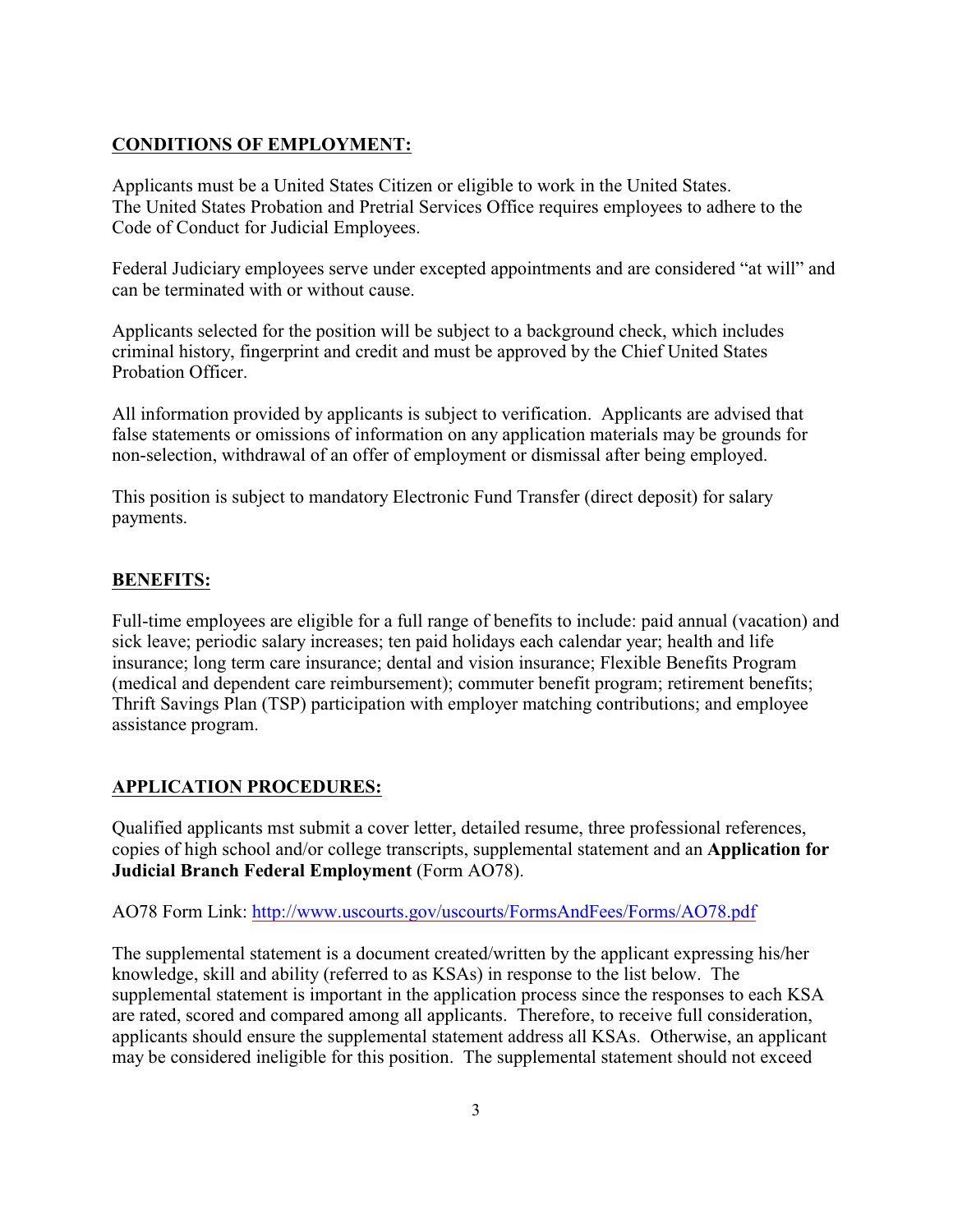three (3) single-spaced, typed pages.

- **KSA 1: Knowledge, skill and ability that are relevant to the fields of probation/supervision, pretrial services, corrections, counseling or case management.**
- **KSA 2: Knowledge, skill and ability in the use of computers, including Windows and Microsoft Word.**
- **KSA 3: Knowledge, skill and ability to work well under pressure, organize work and multi-task.**

Applicants are encouraged to submit their complete application packages via email to: [DEHR@dep.uscourts.gov.](mailto:DEHR@dep.uscourts.gov.) A single PDF document is preferred.

If unable to submit electronically, you may forward a hard copy of your application documents to:

> United States Probation and Pretrial Att · Administrative Officer Suite 400 824 Market Street Wilmington, DE 19801

**If you fail to include all required documents and/or omit an information on Form AO78, your application packet may be considered incomplete and you may not be considered for this position. The Form AO78 must contain a signature and date on the last page.** 

# **OTHER IMPORTANT INFORMATION:**

All qualified applicants who have submitted the required application documents before the selection is made will be considered.

Applicants selected for an interview must travel at their own expense and relocation expenses will not be reimbursed. However, depending on Pandemic travel restrictions, interviews may be conducted virtually. Details will be provided if you are selected for an interview.

Due to the volume of applications received, the probation office will communicate with only those individuals who will be interviewed. If you are not contacted, another candidate was invited for an interview.

The U.S. Probation and Pretrial Services office reserves the right to modify the conditions of this job announcement, or to withdraw the job announcement, either of which action may occur without prior written notice or other notice.